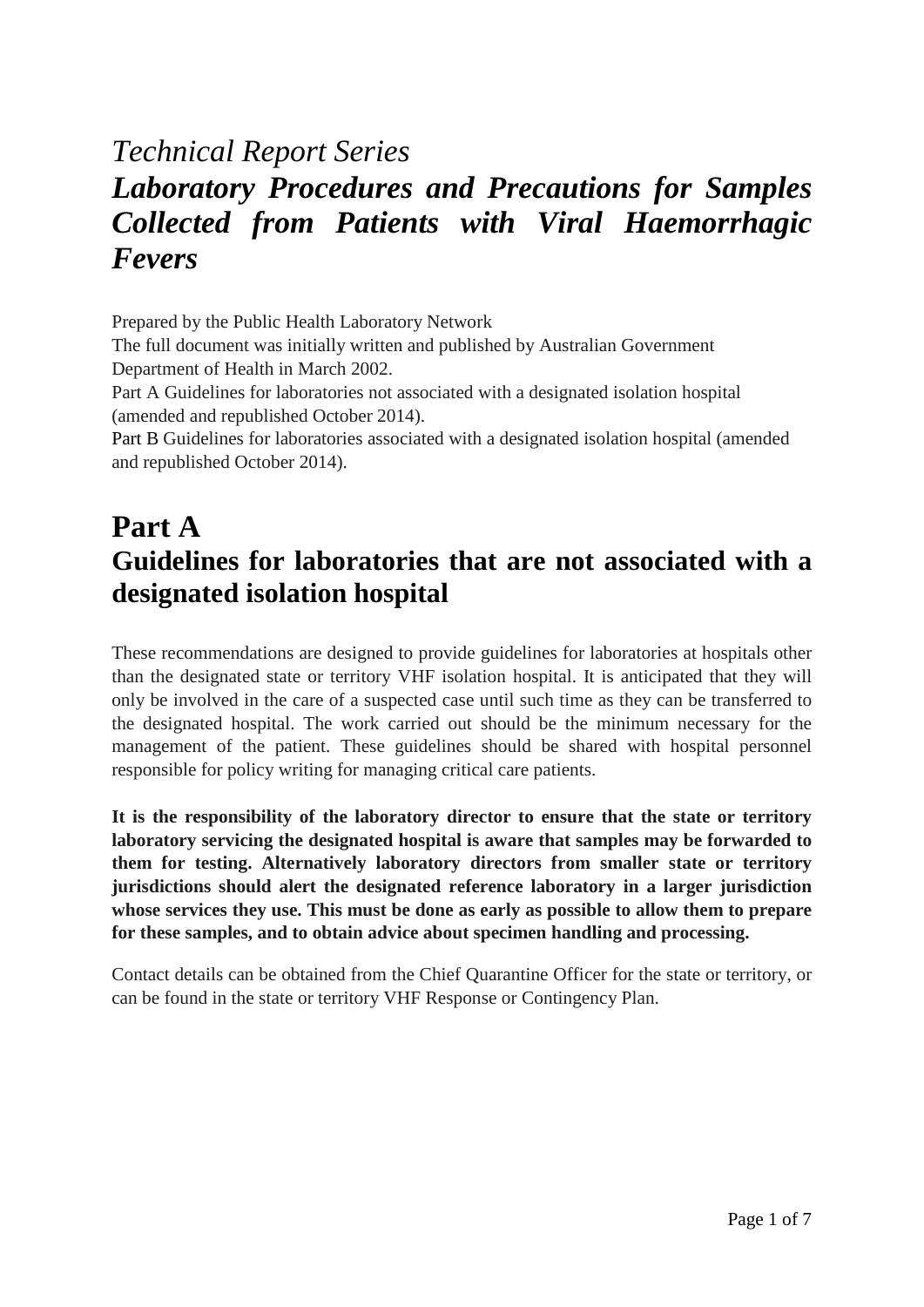#### **Introduction**

There are a large number of viruses that cause viral haemorrhagic fever (VHF), but only a few are known to pose a risk of transmission within healthcare settings. This group of VHF comprises Lassa fever (LF), Congo-Crimean haemorrhagic fever (CCHF), Ebola virus and Marburg virus. These viruses are found in Africa and, in the case of CCHF, in some adjacent areas. Only Marburg virus has been shown to cause an outbreak of human disease in a developed country. This occurred in 1967 when laboratory workers in Marburg, Germany became infected when handling kidneys from African green monkeys. A single case of a laboratory worker becoming infected with Ebola has also been described.

Transmissions from patients to healthcare workers within modern healthcare settings occurred during the Marburg virus outbreaks and possibly from a case of Ebola virus disease in South Africa, but they are rare. However because of this potential and because these diseases have high mortality rates, there are stringent recommendations for the care of suspected cases in Australia. These four VHFs are proclaimed quarantinable diseases under the Quarantine Act 1908. If VHF is suspected, the Chief Quarantine Officer for the state or territory must be notified immediately. Details of the procedure for the management of a VHF case can be found in each state or territory's VHF Response or Contingency Plan and the *Guidelines for the Management of Human Quarantine Disease in Australia*. Each State and Territory has designated hospitals for receiving these patients that are equipped to provide the necessary standard of care.

VHF may be suspected in a wide range of situations varying from asymptomatic contacts through all the phases of illness, or even a retrospective diagnosis after the patient has recovered or died.

Also, patients presenting with suspected VHF are uncommon in Australia and the initial clinical presentation may be non-specific (fever, pharyngitis, and myalgia, with or without haemorrhagic manifestations). As a result, recognition of VHF cases may be slow, and they may have been cared for in institutions other than a designated hospital, and diagnostic samples may have been sent to more than one laboratory before the diagnosis is suspected or confirmed. High standards of routine patient care and specimen handling should offer good protection, however assessment and surveillance of staff that have had contact with the patient or samples would be necessary. Fortunately patients with advanced and highly infectious diseases are more likely to be clinically recognised and transferred to a designated hospital. Also past Australian experience with suspected VHF cases show that most are caused by other infectious agents, in particular malaria, and there have been no cases of confirmed VHF in Australia.

Hospitals and laboratories designated for the clinical care and diagnosis of cases of VHF face a number of problems. As suspected cases are rare, patient care and laboratory facilities are generally used for other purposes, and these must be made available for VHF cases at short notice. Also, there are potentially a wide range of tests required for these patients, and as these cannot all be performed within a specified area, routine laboratories have to be used. With rare exceptions, laboratories do not have access to Physical Containment (PC) 4 facilities and, usually, do not have PC3 facilities. Therefore the precautions to be used must be based on enhancing protection within a PC2 environment.

Persons under investigation who do not meet the case definition of suspected case can be managed as per routine laboratory practices.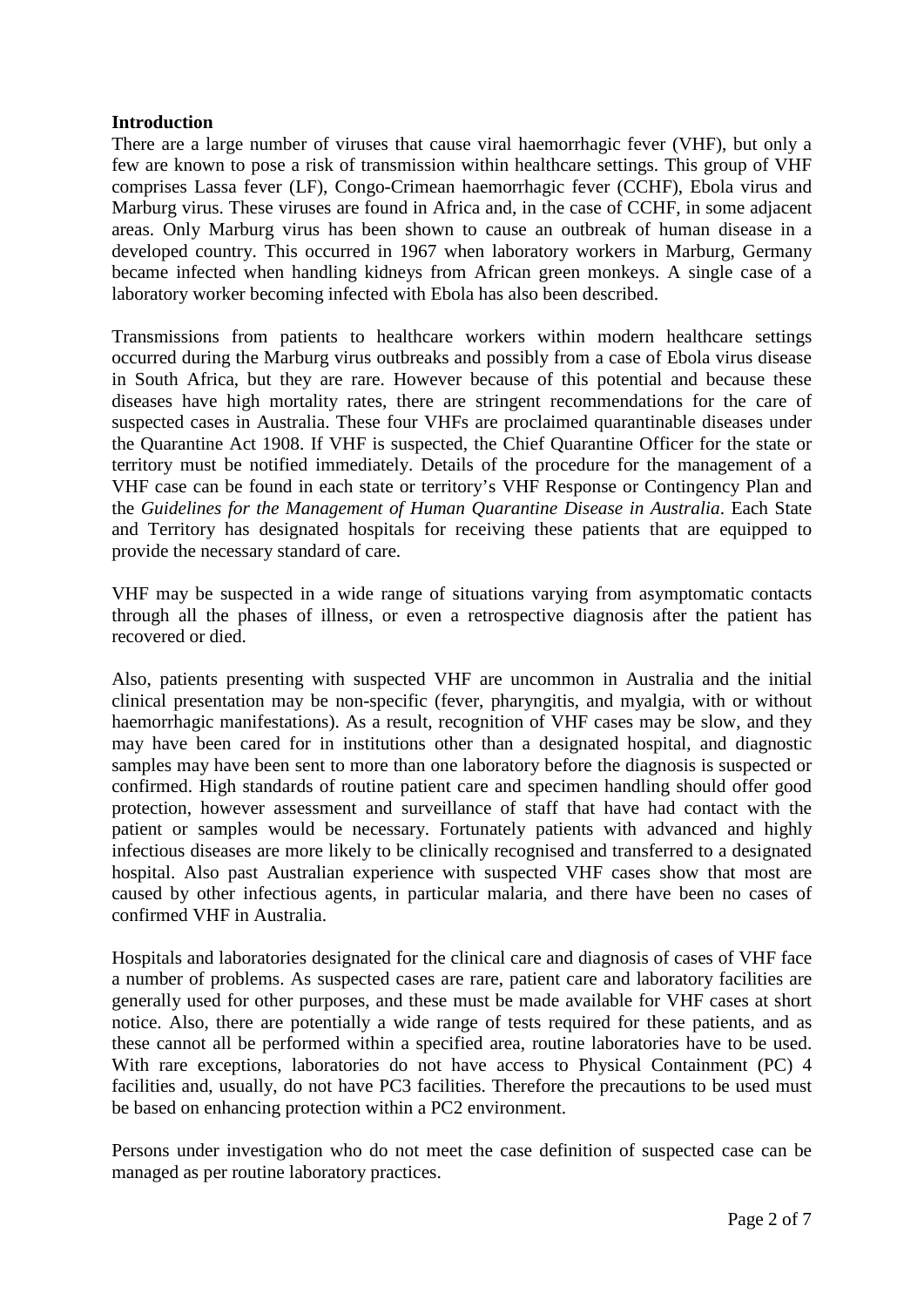### **Scope of Testing and Collection of Specimens**

- 1. A risk assessment of the likelihood of VHF should be undertaken prior to the collection of specimens in conjunction with infectious diseases and public health physicians.
- 2. On-site testing should be kept to the minimum necessary for the management of the patient.
- 3. Wherever possible specimens should be collected at predetermined 'routine' times to allow the laboratory to plan for specimen processing. The receiving laboratory should be notified in advance before specimens are dispatched.
- 4. Specimen tubes, receptacles, containers, canisters and a specimen request form should be labelled prior to the collection of specimens. Appropriate personal protective equipment must be worn. Glass specimen containers must not be used. Disposable sharp objects, such as scalpel blades or needles must be placed in a rigid sharps container immediately after use and must be sterilised in an autoclave or incinerated. During collection every effort must be taken to avoid external contamination of the specimen tube or container.
- 5. It may be appropriate for laboratories to supply clinicians with pre-packed specimen collection kits with the required blood tubes, containers, canisters with detailed instructions on specimen collection and packing as part of VHF preparedness. An example for packing specimens is described:
	- i. Each blood tube or primary receptacle is wiped with 0.5% (5000 ppm) sodium hypochlorite solution and placed into a container (e.g. 50 mL BD Falcon™ Tube [polyethylene flat-top screw cap] for blood tubes), with absorbable material placed between the primary receptacle and the container.
	- ii. The container is then placed into a biohazard specimen bag, with the request form inserted into the outer pocket of the specimen bag or attached using plastic tape if a bag without an outer pocket is used. Under no circumstances should the request form be placed in the same container as the specimen, nor should it be attached with pins or staples.
	- iii. The specimen bag is then placed into a canister (e.g. Bio-Bottle [http://www.biobottle.com.au]) and the canister is wiped with 0.5% (5000 ppm) sodium hypochlorite solution before transport to the laboratory.
- 6. Specimens must be transported to the laboratory in clearly labelled ("Infectious Risk") appropriate containers. These will contain the specimen if the blood collection tube should leak. Specimens must not be sent by any automatic transport system (e.g. pneumatic air tube system). The laboratory will then package the specimen for referral to a reference laboratory where VHF testing is performed. Specimens should be transported in accordance with current regulatory requirements.
- 7. Ebola virus and Marburg virus are classified as Tier 1 Security Sensitive Biological Agents (SSBA), and specimens should be handled and transported to the testing laboratory in accordance with the regulatory requirements.

### **Laboratory Receipt and Processing**

1. Where on-site processing is necessary, a separate room or area containing a Class 1 or 2 Biosafety Cabinet (BSC) with a HEPA filter on the air exhaust should be designated to receive the samples. Samples that have not been inactivated must only be handled in the BSC.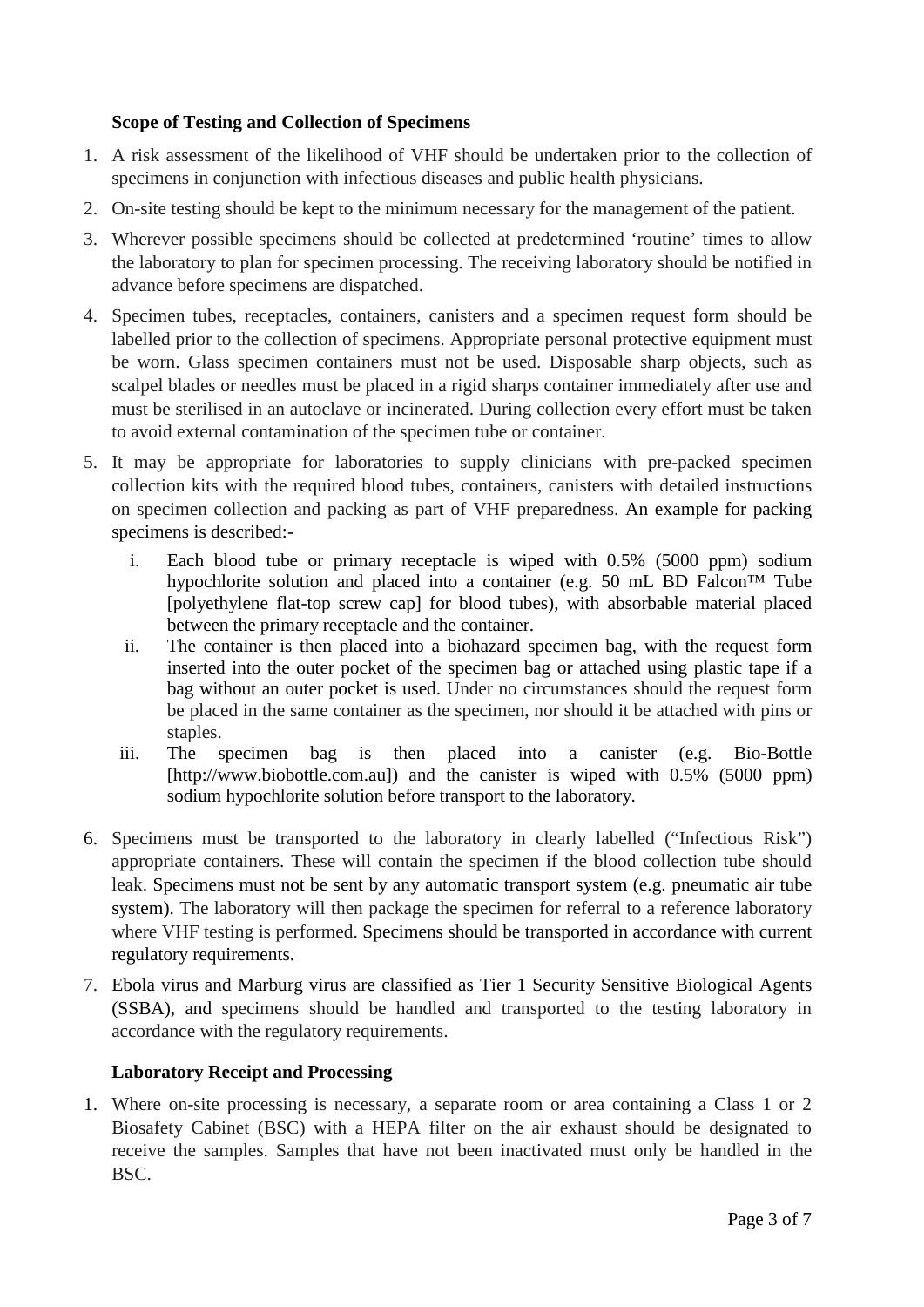- 2. BSCs must be cleaned after spills and at the end of the working session. They should be wiped over with 1% glutaraldehyde or 0.5% (5000 ppm) sodium hypochlorite solution and left to dry with the extraction system running. The room will need to be vacated until the odour has dissipated.
- 3. In case of extensive contamination of the room it must be sealed and decontaminated with formaldehyde gas.
- 4. Personnel involved in handling laboratory specimens must be kept to a minimum. It is preferred that competent senior staff are designated to process these samples. Nonessential staff should vacate the area when samples are being processed. Pregnant, immunosuppressed or immunocompromised staff members are not permitted to work with specimens from patients with suspected VHF.
- 5. A written record of all personnel involved in laboratory testing must be kept with dates, times and analyses performed recorded. A logbook will be placed in the laboratory for use by all staff handling specimens. This will be the responsibility of the nominated senior scientist.
- 6. Ten millilitres (10 mL) of clotted blood must be collected from staff handling specimens from patients subsequently confirmed to have VHF which must be stored for baseline serology.
- 7. Laboratory staff handling non-inactivated specimens must wear full protective clothing consisting of double gloves, impervious long-sleeve gowns, shoe covers, N95/P2 masks and the full-face visor. Overalls must be worn under the impervious long-sleeve gowns, and these should be disposable if available. The full-face visor is unnecessary if working in a class 1, 2 or 3 Biological Safety Cabinet (BSC). After completing a session of work with the specimens, all disposable protective clothing should be sealed in a thick plastic bag, and disposed of by incineration. If incineration is not possible clothing, sealed in an appropriate plastic bag, should be autoclaved. The effectiveness of sterilisation should be documented by a Bowie-Dick test. The sterile garments may then be disposed of with routine hospital medical waste. If non-disposable overalls were used, and are not visibly soiled, then they should be soaked in 1% (10000 ppm) sodium hypochlorite for 10 minutes in the laboratory before being sent for laundering. If they are visibly soiled, then they should be incinerated. Face visors should be immersed in 0.5% (5000 ppm) sodium hypochlorite solution for 10 minutes, washed and dried for re-use if they are contaminated or at the end of each shift in which they have been used. Hands must be washed after leaving the room with Betadine (if iodine-allergic, chlorhexidine or 70% (w/v) alcohol) under running water.
- 8. Non-inactivated specimens can be processed in automated analysers that do not require removal of the top of the blood collection tube, provided there is proper disposal of waste fluids and the machine can be decontaminated after use. Otherwise, a suitably experienced individual in the designated receiving area (DRA) must perform tests using manual methods.

Automated machinery should be decontaminated with 0.5% (5000 ppm) sodium hypochlorite solution for several cycles and the external surfaces wiped over with 0.5% (5000 ppm) sodium hypochlorite solution. If the manufacturers recommend an alternative decontamination procedure, then it must be verified that it is adequate to inactivate the agents of the VHFs. If the process is known to be sufficient for the inactivation of Hepatitis C and/or Hepatitis B virus, then it will be adequate for the viruses causing VHFs. In the absence of any suitable internal disinfection procedure, the machine may be put back into routine use once a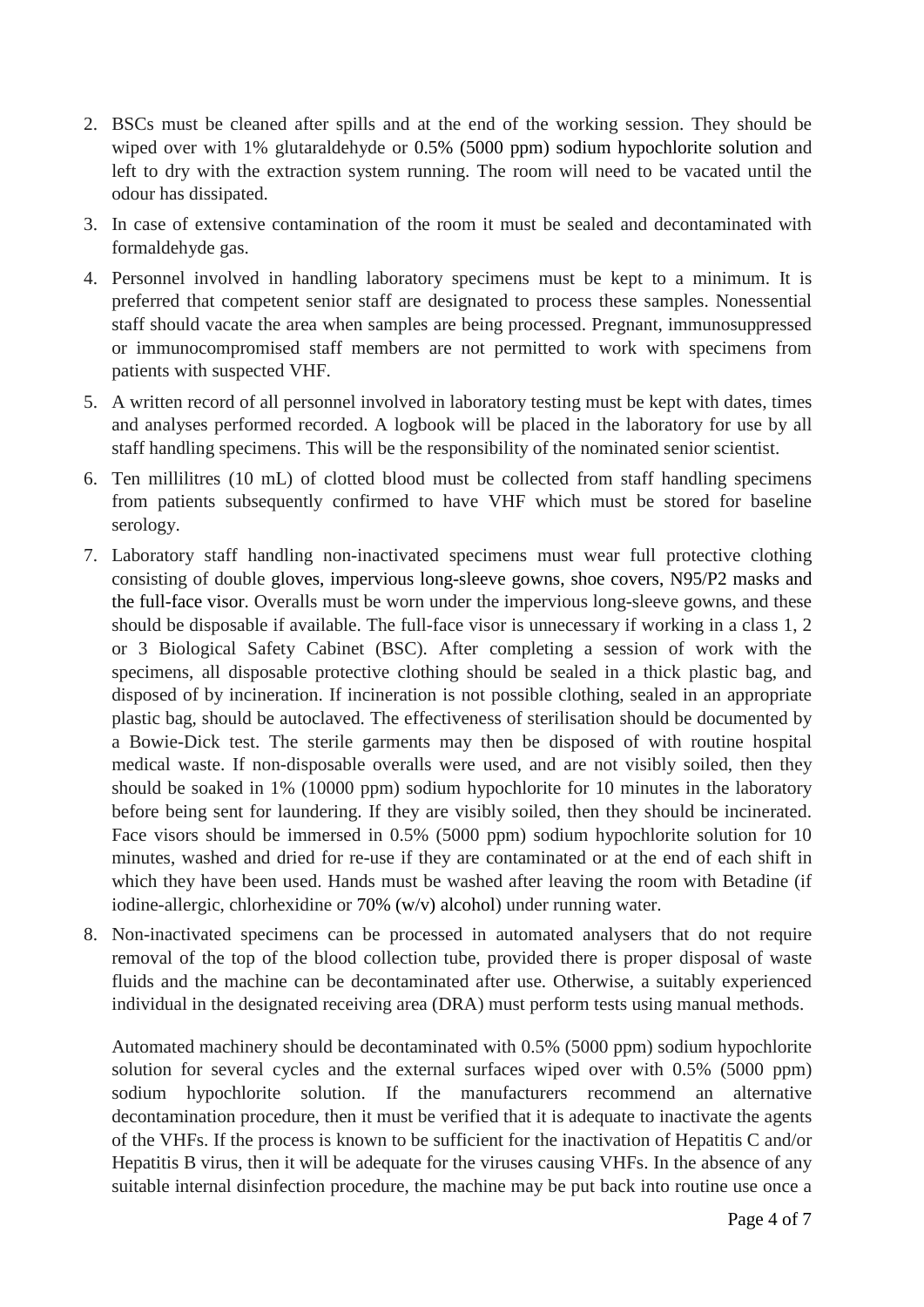large number of uninfected samples, or an equivalent volume of a fluid such as saline, have been processed through it. As a suggestion, at least 20 uninfected samples should be passed through the machine prior to its return to routine use.

Potentially contaminated drainage from machines used to process blood, serum or other body fluids must either pass into the sewerage system via a sealed drainage system or it must pass into a container via a sealed drainage system. In the latter case the container should contain sufficient sodium hypochlorite solution to produce a final concentration of at least 1% (10000 ppm) when the container is full. The container can be emptied into the sewerage system provided the waste has had a minimum contact time with the hypochlorite of 10 minutes.

9. The specimen should be inactivated if this is possible without compromising the accuracy of testing (see appendix C).

i. Heating at 60  $\degree$ C for 60 minutes to inactivate serum samples or other body fluids has been recommended by the Centers for Disease Control and Prevention, but is not recommended for nucleic acid tests, as test sensitivity may be markedly reduced. Pre-treatment of EDTA blood is achieved by the lysis procedure used for nucleic acid extraction, e.g. TRIzol® reagent (guanidinium thiocyanate).

ii. For biochemical testing, heating does not significantly affect estimations of sodium, potassium, magnesium, urea, urate, creatinine, bilirubin, glucose and C-reactive protein. Other tests showed some variation, while enzymes such as alkaline phosphatase, alanine aminotransferase, gamma-glutamyl transferase and creatinine kinase are affected by heat inactivation. This temperature is liable to coagulate IgG and invalidate serological tests. Based on experience with other viruses, laboratories may elect to use 57 °C for 60 minutes to provide sufficient viral inactivation. Serological tests can be performed following this treatment.

iii. Treatment of serum or other body fluids with 10 mL of 10% Triton X-100 per ml of fluid for 1 hour is recommended by the World Health Organization to reduce titres of virus in serum. As this is a detergent, it may affect the performance of tests, particularly where preservation of cells is important.

iv. Air-dried thick blood films should be fixed in 10% buffered formalin for 15 minutes. After formalin treatment, films should be washed 3 times in distilled water at pH 7.0 and then stained.

v. Thin films should be fixed in methanol for 5 minutes and then in 10% buffered formalin for 15 minutes OR fixed in methanol for 30 minutes followed by dry heat at 95 °C for 1 hour. After formalin treatment, films should be washed 3 times in distilled water at pH 7.0 and then stained.

vi. Tissue samples for histology may be fixed in 10% buffered formalin or 2.5% glutaraldehyde for sufficient time to fully penetrate the specimen. This must be verified by slicing through the thickest section of the sample.

vii. The lysis procedure used for nucleic acid detection is adequate to inactivate other specimens for nucleic acid testing, including fluids, stools and swabs. Tissues may be fixed in 10% buffered formalin or other tissue fixatives that are suitable for use prior to nucleic acid amplification.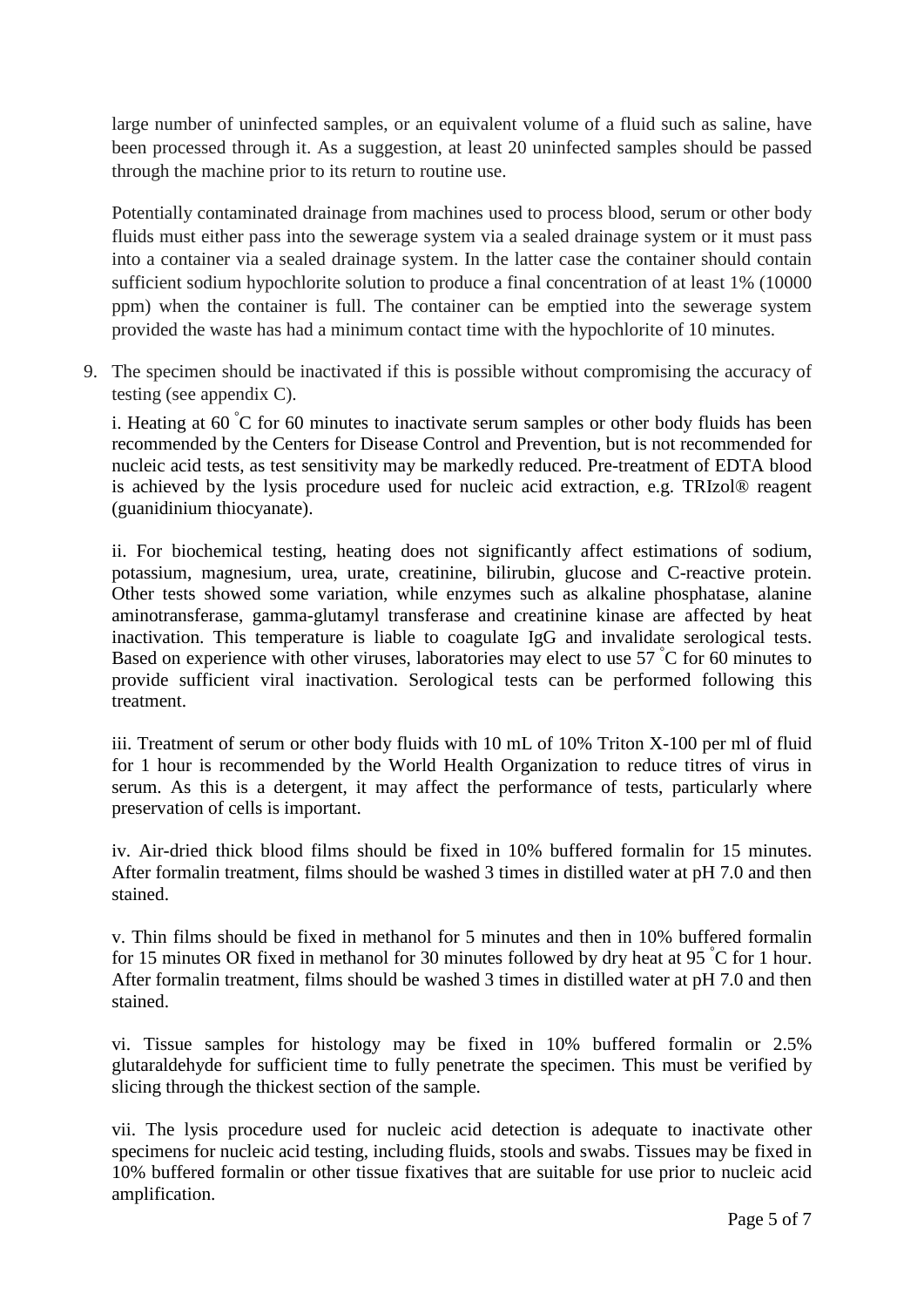viii. Specimens for immunofluorescent antigen detection are inactivated following fixation. Acetone 85–100%, glutaradehyde 1% or greater, or 10% buffered formalin for 15 minutes are satisfactory for inactivating the virus.

SAMPLES THAT HAVE BEEN INACTIVATED CAN BE PROCESSED AS ROUTINE DIAGNOSTIC SAMPLES USING STANDARD LABORATORY PRECAUTIONS.

Advice on which test may be reliably performed on inactivated sample should be obtained from the laboratory attached to the designated isolation hospital.

IT IS STRONGLY RECOMMENDED THAT SPECIMENS THAT CANNOT BE ADEQUATELY INACTIVATED BE SENT TO THE LABORATORY ASSOCIATED WITH THE DESIGNATED ISOLATION HOSPITAL FOR TESTING AIMED AT PREVENTING TRANSMISSION OF BLOOD-BORNE PATHOGENS.

- 10. Abundant supplies of disinfectants must be available, i.e. 0.5% (5000 ppm) sodium hypochlorite (10% bleach), 70% alcohol and 1% glutaraldehyde. These should be prepared fresh daily. Disinfection material, eye wash solution and hand wash solutions (Betadine and chlorhexidine in alcohol) must be available.
- 11. Centrifuging of samples must be done in a centrifuge with a sealed rotor or with sealed buckets which are only opened in a class 1, 2 or 3 BSC.
- 12. After processing, the samples that are to be sent to other areas within the same laboratory should be externally cleaned with 0.5% (5000 ppm) sodium hypochlorite solution and repackaged like the original sample. Specimens should be clearly marked as "Inactivated no VHF Risk" or as "Not Inactivated—VHF Risk". Staff from the receiving area should give all samples directly to the persons performing the assay. Sample must not be left unattended.
- 13. Following testing, samples that have not been inactivated must be forwarded to the laboratory of the designated isolation hospital for storage or disposal. They should be packaged in a manner equivalent to current IATA requirements and should be clearly marked for disposal if testing is complete. If storage is required, then the storage instructions must be clearly marked on the outside of the container, or attached to the external container with plastic adhesive tape. The package must remain under the direct control of a responsible individual at all times.
- 14. A record of all reagents and materials used must be kept for charging purposes. Please note that recompense for costs related to management of these patients requires the prior approval of the Director of Human Quarantine at the Department of Health.

### **Management of Accidents**

1. Laboratory personnel accidentally exposed to potentially infected material (e.g. through injections, cuts or abrasions on the hands) should immediately wash the infected part with soap and water and apply a disinfectant solution e.g. 70% (w/v) alcohol or Betadine. If infected material is accidentally splashed into the eyes, wash thoroughly with eye wash solution provided. Do not use any other disinfectants. In case of heavy contamination of clothing, the contaminated clothing must be discarded in the laboratory and the person should shower immediately. An incident report must be completed. The person should be considered